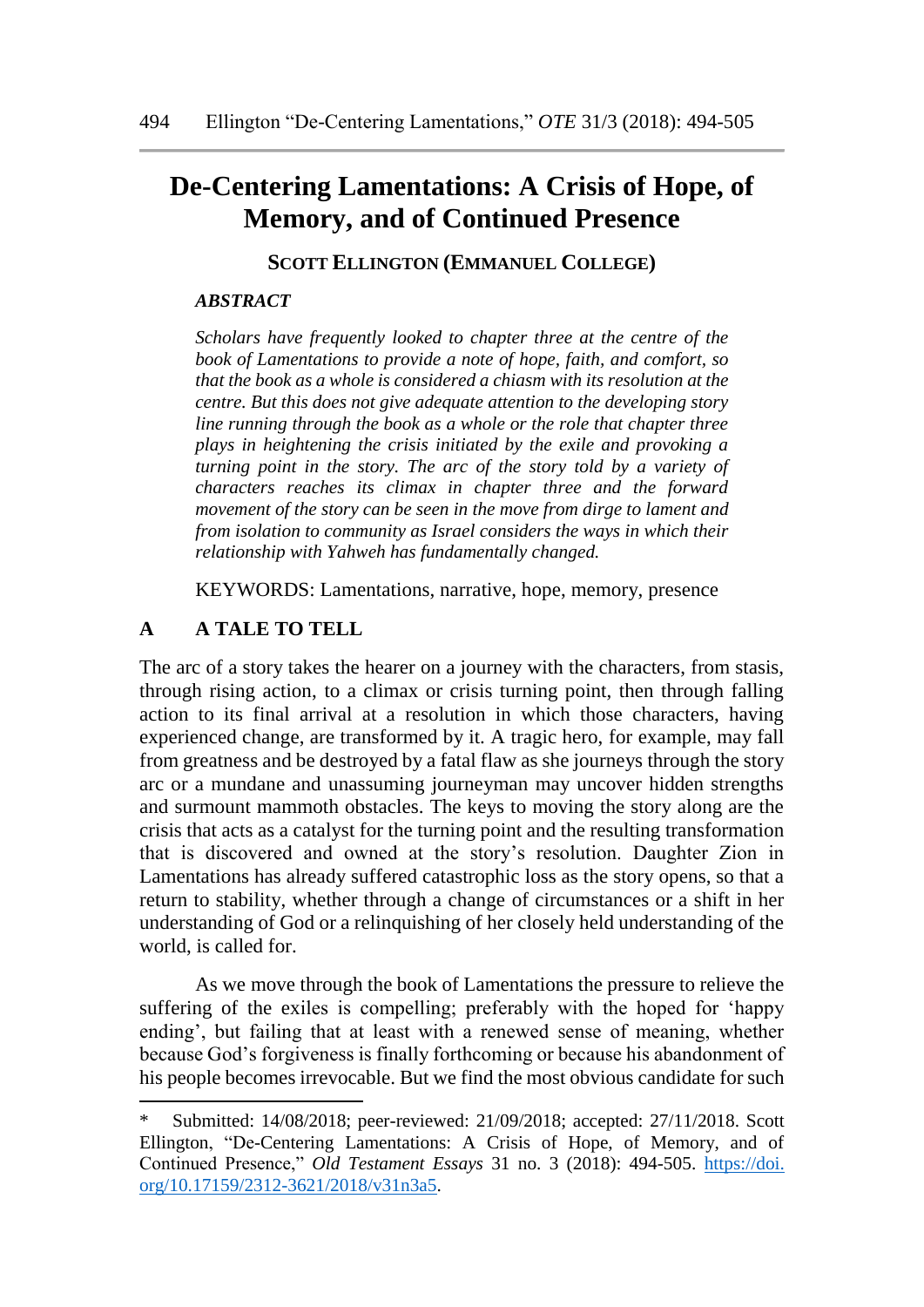an apparent resolution not at the end of the book where we would expect it, in chapter five, but rather at its centre.

> But this I call to mind. and therefore I have hope: the steadfast love of the LORD never ceases, his mercies never come to an end; they are new every morning; great is your faithfulness.1

There, indeed, is the storybook ending that should provide the narrative's dénouement. But the hitch is that the needed resolution has wandered from its accustomed place, finding its way to the centre of the story.

The ending to the book of Lamentations, in contrast, forestalls the expected closure, leaving the hearer hanging and the future of Israel's relationship with God anything but certain.

Restore us to yourself, O LORD, that we may be restored; renew our days as of old – unless you have utterly rejected us, and are angry with use beyond measure.2

Some translations, such as the *Authorized Version*, present even more starkly the apparent conflict that is still at play at the book's close by rendering verse 22 as a clear declaration.

> Turn thou us unto thee, O LORD, and we shall be turned; renew our days as of old. But thou hast utterly rejected us; thou art very wroth against us.

Other translations, such as the *New Living Translation*, emphasize the openness and uncertainty of the ending by translating verse 22 as an interrogative.

> Restore us, O LORD, and bring us back to you again! Give us back the joys we once had! Or have you utterly rejected us? Are you angry with us still?

But regardless of the choice made in translating the final verses of the book, they seem to lack the needed resolution that would place limits on Israel's suffering and bring an end to God's silence. Tod Linafelt capitalizes on this open-

<sup>1</sup> Lam. 3:21-23. Unless otherwise indicated, the *New Revised Standard Version* will be used in citing the biblical text.

Lam. 5:21-22.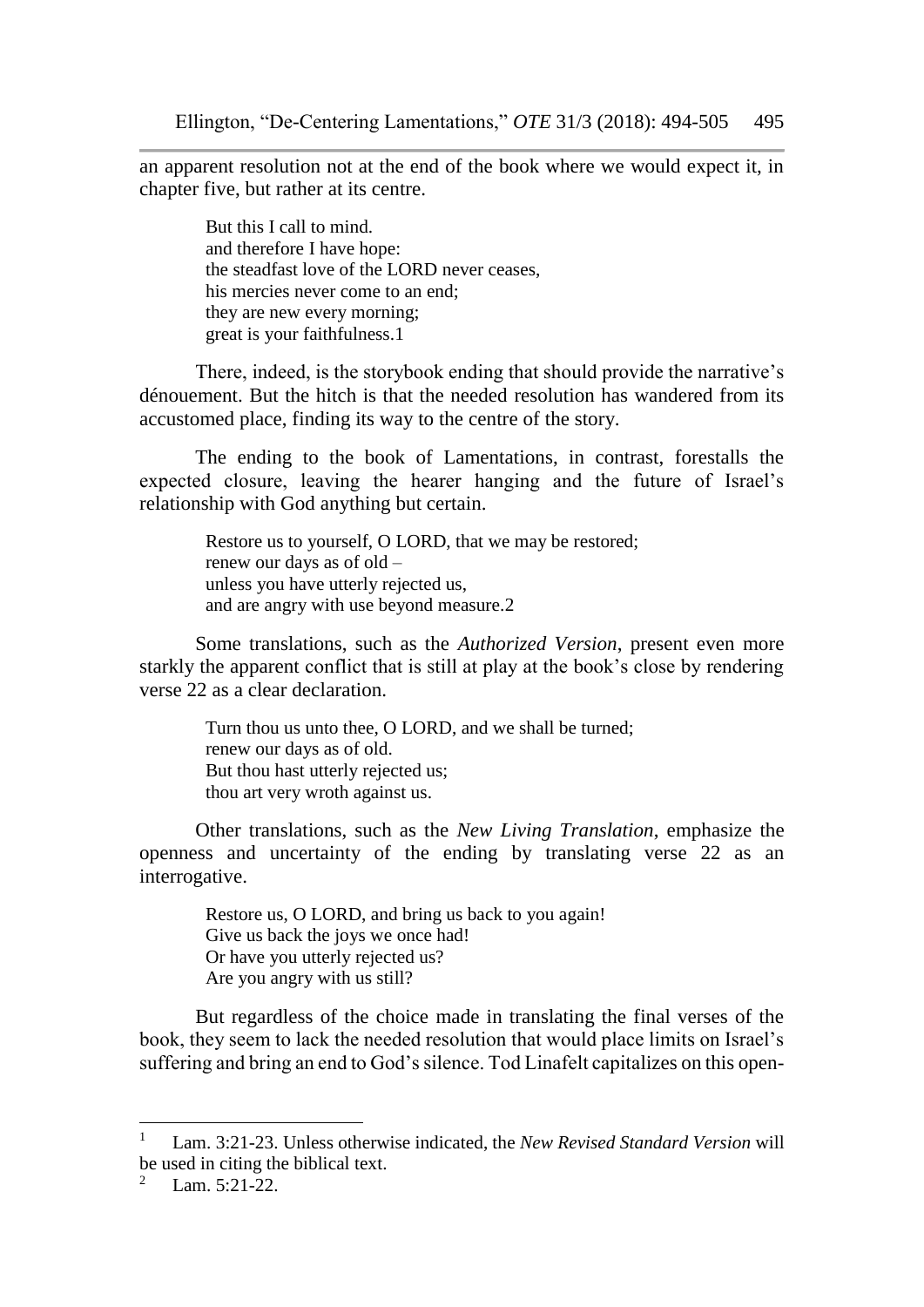endedness arguing that the book concludes with a "willful non-ending".<sup>3</sup> He contends that the closing is an incomplete "if . . . then . . ." statement; a protasis with the apodosis unstated but nevertheless implied.

> Take us back, O LORD, to yourself and we will come back. Renew our days as of old. For if you truly have rejected us, raging bitterly against us –

He concludes that the lack of completion is intentional and that "By arresting the movement from an 'if' to a 'then,' the incomplete clause allows the reader, for a moment, to imagine the possibility of a different 'then,' and therefore a different future."<sup>4</sup> This suggests that the nature of the transformation taking place in the characters as the result of their experience of exile is held open by the poet(s) of Lamentations. Space is created to consider the unthinkable, that God's relationship with Israel has changed fundamentally and irrevocably. Certainly, whether or not Linafelt's thesis is accepted, by the end of the book Zion's future remains uncertain and God's silence persists, so that it concludes with invitation and expectation rather than closure.

In this study I will consider the theses a) that the book of Lamentations does, in fact, follow a basic story arc, b) that chapter three provides not the resolution for the story with a return to stasis, but instead acts as the crisis that initiates a turning point providing the catalyst for transformation, and c) that the narrative of transformation in chapter five, precisely in its open-endedness, supplies the theological focal point for the book.

## **B CHANGE COMES IN THE END**

Some scholars have suggested that Lamentations is not a coherent narrative, that it does not tell a lucid story.<sup>5</sup> Benjamin Morse, for example, suggests that Lamentations can best be understood as a montage, a series of thematically related images that evoke an emotional connection, but which do not evidence a linear story development.<sup>6</sup> But while the notion of non-linear images capitalizes on poetry's ability to evoke powerful emotion and a sense of shared experience, nevertheless this understanding does not fully appreciate the verbal interplay

<sup>3</sup> Tod Linafelt, "The Refusal of a Conclusion in the Book of Lamentation," *Journal of Biblical Literature.* 120/2 (Sum 2001): 343.

<sup>&</sup>lt;sup>4</sup> Linafelt, "Refusal of a Conclusion", 343.

<sup>5</sup> Claus Westermann discusses the essential change in scholarly opinion from viewing the poems in Lamentations as independent compositions in older scholarship to the more recent trend toward considering the unifying elements of the poems in their present form. *Lamentations: Issues and Interpretation*, translated by Charles Muenchow (Minneapolis: Fortress Press, 1994), 58, 87-88.

<sup>6</sup> Benjamin Morse, "The Lamentations Project: Biblical Mourning Through Modern Montage" *Journal for the Study of the Old Testament* 28/1 (2003): 119.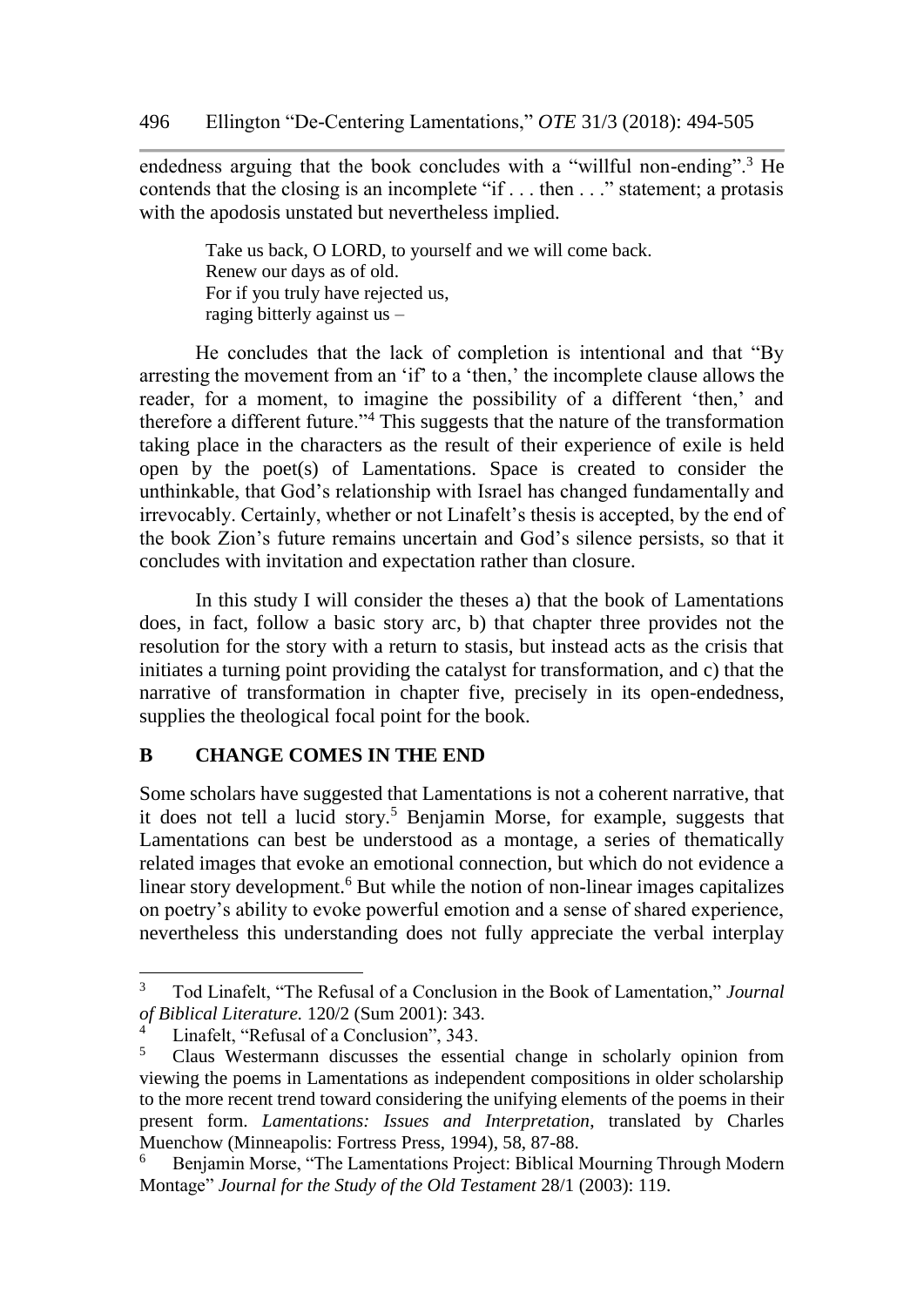between the different characters presented, the literary devices employed in order to affect change, and the forward movement from dirge to lament to a unified call for God to respond that is achieved by the storyteller.

A number of Lamentations scholars have focused on the varied voices brought together in the book and the ways that their interplay seeks to explore and explain the destruction of Jerusalem and the plight of the exiles. (Lanahan, Nancy Lee, Mandalfo, O'Connor, Nguyen) As few as three and as many as nine voices have been proposed,<sup>7</sup> but in the discussion that follows I will opt for four voices; A Prophetic voice that encounters and describes the destruction of Zion, Daughter Zion who both expresses her anguish and lobbies God for relief, a male Refugee from the destruction of Zion who at least in part provides a countertestimony to that of Daughter Zion, and the larger Community that mobilizes the prayer of lament it addressing God. This dialogue between diverse and, at times, divergent voices and the various tensions that it sharpens fuel the theological heart of the book's message, so that the theological stance taken by Lamentations is created and sustained by its dissonant voices and the story that they tell together.

As I've suggested above, there is a long tradition among commentators of looking to the centre of Lamentations to find resolution and meaning (Gottwald, Boda, Archie Lee, Allen).<sup>8</sup> Reasons for this conviction include the more hopeful perspective adopted by the male figure in the middle of the chapter, that chapter's greater length and thus more demanding acrostic form, and the assumption that Lamentations exhibits a chiastic form in order to highlight the theological conviction of the book by placing it at the center.

A number of scholars, though, have pointed to the limitations of this view. Tod Linafelt, for instance, is suspicious of the assumptions underpinning such a reading.

I ended up arguing that there are three primary reasons for the movement away [in chapter three] from Zion and her children: (1) a masculine bias toward the male figure in Lam 3; (2) a Christian bias toward the suffering of this male figure, based on a perceived similarity to the figure of Jesus Christ (passages from Lam 3 are

<sup>7</sup> Robin A. Parry, *Lamentations* (Grand Rapids: William B. Eerdman's Publishing Company, 2010), 12.

<sup>8</sup> Heath Thomas provides examples of commentators who present a variety of arguments to support this assumption, *Poetry and Theology in the Book of Lamentations: The Aesthetics of an Open Text* (Sheffield: Sheffield Phoenix Press, 2013), (5-6), while Walter Bouzard offers an extensive survey of scholars holding this view, "Boxed by the Orthodox: The Function of Lamentations 3:22-39 in the Message of the Book," in *Why? … How Long?: Studies on Voice(s) of Lamentation Rotted in Biblical Hebrew Poetry*, edited by LeAnn Snow Flesher et al. (New York: Bloomsbury, 2014), note 3, 69.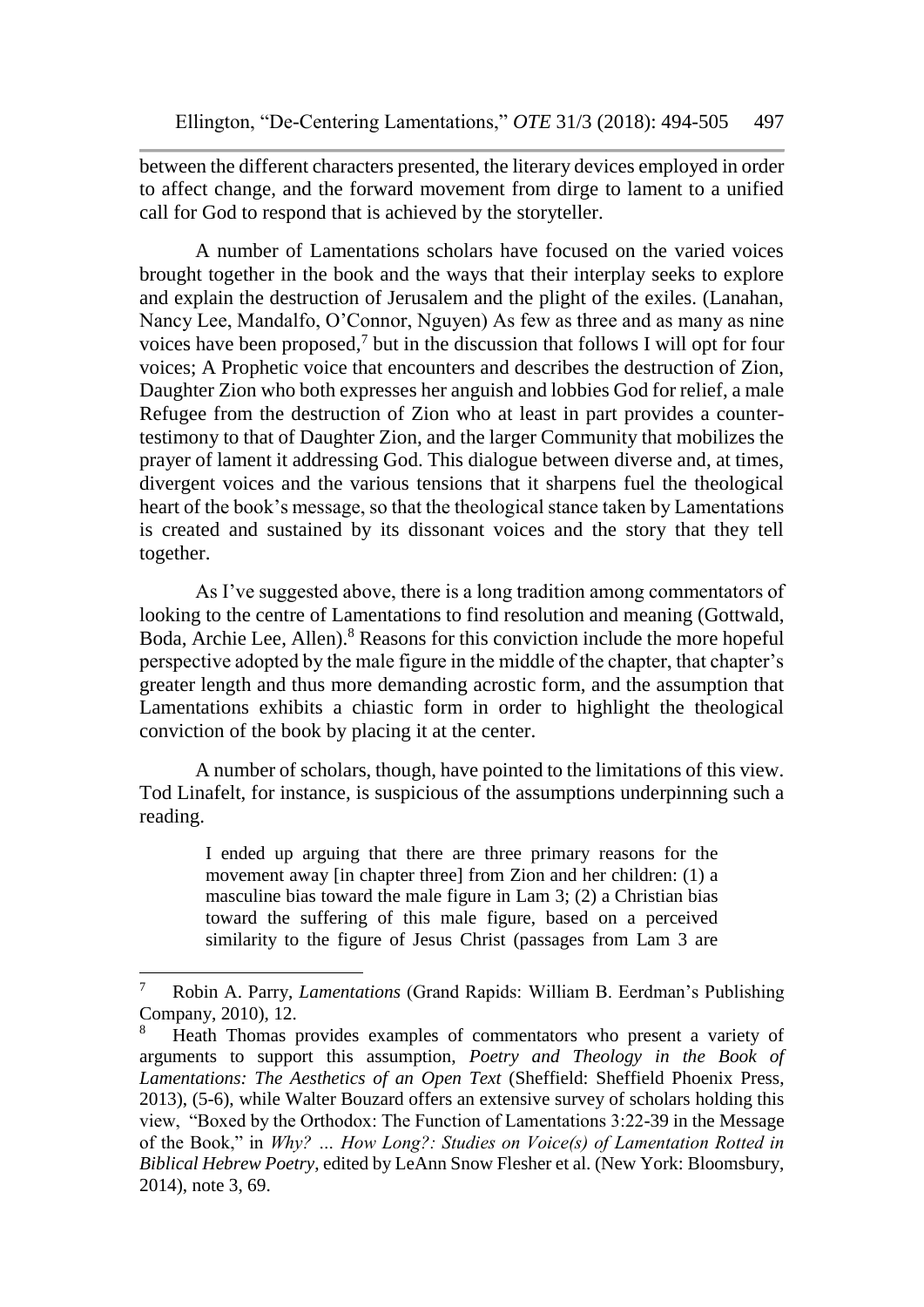traditionally read on Good Friday); and (3) a broader emphasis in both Christian and Jewish interpretation on reconciliation with God rather than confrontation, and the suffering man of Lam 3 fits this emphasis much more easily than the demanding, challenging voice of Zion in Lam 1 and 2.9

Additionally, Kathleen O'Connor points out the forced nature of the argument for symmetry that appears to point the reader to chapter three as the chiastic centre of the book for its climax.

> Despite its midpoint location, however, chapter 3 is not bordered by symmetrically composed poems to clinch such an interpretive decision. The poems that precede chapter 3 do not match the poems that follow it in length and form. Instead chapters 4 and 5 grow shorter, and the acrostic form disappears altogether in chapter 5.10

Given the use of acrostic and chapter length to punctuate the message, then, it is the breakdown of that structure that is intended to draw the ear of the hearer onward from the story's centre to its pregnant ending. The effect of this is to underscore the ongoing silence of God and to make most acute the question with which the community presents him. As O'Connor points out, "There is no response from God in this book. There is only the blind God, the missing voice that hovers over the entire book. Lamentations is about absence."<sup>11</sup> For O'Connor such silence is necessary. "Had the poets of Lamentations given a speech to God, God's words would silence debate; the struggle with pain would come to closure prematurely."<sup>12</sup> Silence, though, should not be mistaken for absence. It is the very nature of the lament prayer to press into God's silence and were God truly absence such speech would devolve into dirge, the articulation of pain without the expectation of relief, or would cease altogether. It is God's silence, then, that the characters in Lamentations seek to break and it is the question of his continued presence with the community toward which the poet(s) lead their hearers.

## **C THIS I CALL TO MIND**

 $\overline{a}$ 

Two features in Lamentations suggest an unfolding story arc that progresses linearly to arrive, at the end of chapter five, at a crossroads poised for change.

<sup>9</sup> Tod Linafelt, "Surviving Lamentations (One More Time)," in *Lamentations in Ancient and Contemporary Cultural Contexts*, edited by Nancy C. Lee and Carleen Mandolfo (Atlanta: Society of Biblical Literature, 2008), 62.<br><sup>10</sup> "The Book of Lamentations: Introduction Commentary

<sup>&</sup>quot;The Book of Lamentations: Introduction, Commentary, and Reflections." in *The New Interpreter's Bible: A Commentary in Twelve Volumes: Isaiah-Ezekiel, Vol. 6*, edited by Leander E. Keck et al. (Nashville: Abingdon Press, 2001), 1021.

<sup>&</sup>lt;sup>11</sup> O'Connor, "Book of Lamentations", 1071.<br><sup>12</sup> "Voices Arquing about Meaning" in Lame

<sup>12</sup> "Voices Arguing about Meaning," in *Lamentations in Ancient and Contemporary Cultural Contexts*, edited by Nancy C. Lee and Carleen Mandolfo (Atlanta: Society of Biblical Literature, 2008), 28.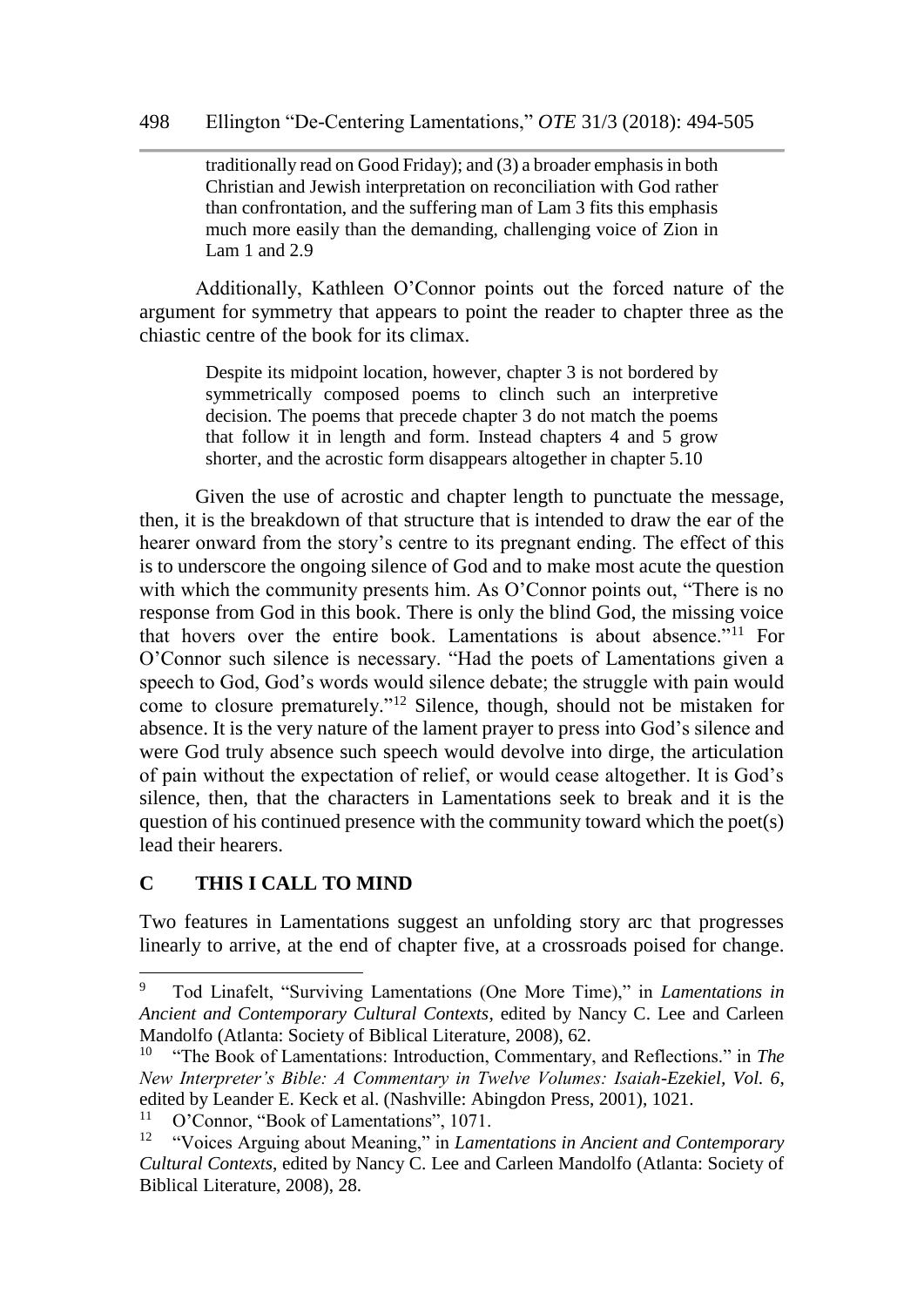First, the crisis point is reached and the crisis precipitated by an act of remembrance in chapter three that reconnects the community with its formative story as the Refuge "remembers" the nation's birth narrative. Second, there is a progression as the book unfolds; a drawing together of Prophet and Community around stricken Zion. This is accompanied by a change of language from the articulation of pain in dirges to a call for relief in laments that both heighten the community's expectation and punctuate the divine silence. The mobilizing of the community in sustained lament in the final chapter of the story presses the questions of God's ongoing presence with his people and the continued existence of his covenant with them to the breaking point. With bated breath and an unfinished prayer that the people themselves cannot complete, the story awaits final resolution with God who will either break or perpetuate his silence.

Chapter three is pivotal to our understanding of the book not because it provides resolution, but rather because it introduces the elements that frame the crisis that is at the heart of the book's climax. More specifically, through an act of remembrance the Refugee in chapter three connects the suffering and loss of Daughter Zion with the presence and, indeed, the very name and nature of God. He remembers that:

The steadfast love of the LORD never ceases, his mercies never come to an end; they are new every morning; great is his faithfulness . . . . Although he causes grief he will have compassion according to the abundance of his steadfast love.13

The speaker evokes the memory of the covenant's foundation, with the threat of loss due to Israel's sin with the Golden Calf and the crisis of presence that resulted in Exodus 32-34, connecting it to the current crisis.<sup>14</sup> He calls to remembrance Yahweh's steadfast love (*hesed*; vv. 22, 32), faithfulness (*emunah*; v. 23), and his mercy/compassion (*racham*; v. 22, *râcham*; v. 32), pointing to the declaration of the divine name that provides the climax for this parallel story.<sup>15</sup>

> The LORD, the LORD, a God merciful (râcham) and gracious, slow to anger, and abounding in steadfast love (hesed) and faithfulness, keeping steadfast love (hesed) for the thousandth generation,

<sup>13</sup> Lam. 3:21-22, 32.

 $14$  A number of scholars have noted the connection of the Refugee's language in chapter three with the declaration of the divine name in Exodus 34:6-7, including Westermann, Bracke, Berlin, Allen, and Wright.<br><sup>15</sup> The sterv of the threatened loss of God's n

The story of the threatened loss of God's presence and possession of his chosen people in Ex. 32-34 is itself a counterweight to the description surrounding it of the design and building of the tabernacle, the visible symbol of God's covenant and presence with Israel, in Ex. 25-31 and 35-40.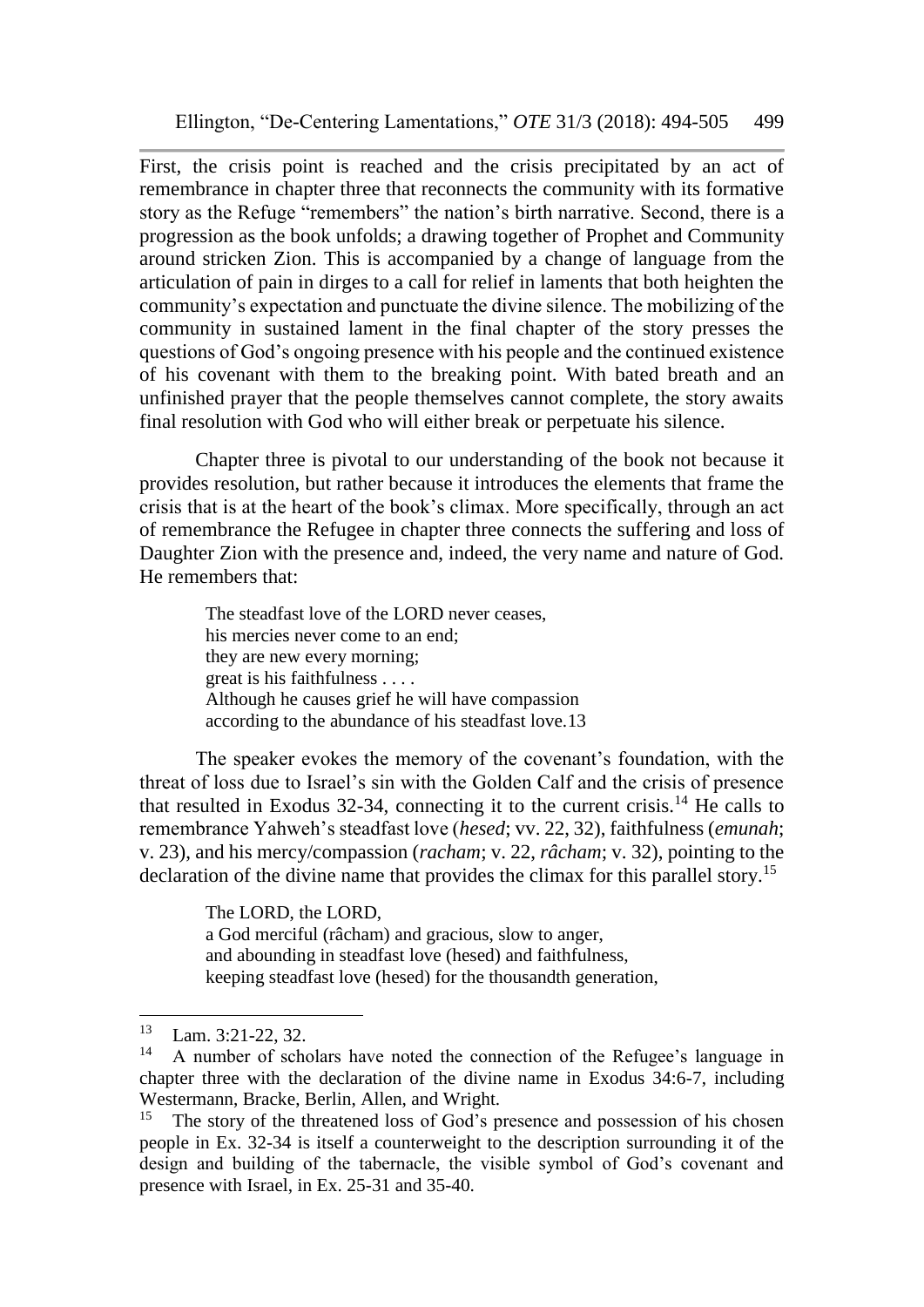forgiving iniquity and transgression and sin, yet by no means clearing the guilty, but visiting the iniquity of the parents upon the children and the children's children, to the third and fourth generation.16

The Refugee's claim, though, does not evoke the declaration of the divine name alone with its attributions of justice and mercy, but also the larger story contained in Exodus 32-34 where the newly formed covenant, together with the presence of Yahweh with his people, come under threat. Moses must petition for the people's very survival (Ex. 32:7-14) and for Yahweh's continued willingness to accept them as his own (Ex. 32:7, 11). Even when God repents his intention to destroy the people, Moses must nevertheless lobby for God's continued presence with his people. "And he said to him, 'If your presence will not go, do not carry us up from here. For how shall it be known that I have found favour in your sight, I and your people, unless you go with us? In this way, we shall be distinct, I and your people, from every people, on the face of the earth.'" (Ex. 33:15-16) The crisis point in Lamentations frames the question of God's continued presence among his people.

Frederick W. Dobbs-Allsopp argues that the contrast between the Refugee's affirmation in chapter three and the obvious failure of that claim to be realized in chapter five is ironic, that the Refugee's attestation provides the foil or frame over against and in contrast to the reality experienced by the exiles.<sup>17</sup> The limitation of this view, though, is that it assumes an essential resignation and acceptance on the Community's part in chapter five, rather than a growing focus on the protest inherent in community lament. For Dobbs-Allsopp it is the articulation of the tragedy in itself that offers a measure of catharsis and healing.<sup>18</sup> But the community lament does more than express pain, it protests divine forgetfulness and insists that only God's continued presence and covenant fidelity can make healing and restoration possible.

Adele Berlin and Dobbs-Allsopp both note parallels in language between Lamentations 3 and Psalm 77, a communal prayer that explores the nature of God's relationship with his people and the prospect that that relationship many, in fact, have changed. Berlin compares Lam.  $3:18-21$  with Ps. 77:7-8;<sup>19</sup>

> Will the LORD spurn for ever, and never again be favourable?

 $\frac{16}{17}$  Ex. 34:6-7.

<sup>17</sup> "Tragedy, Tradition, and Theology in the Book of Lamentations," *Journal for the Study of the Old Testament* 74 (1997), 49-50.

<sup>&</sup>lt;sup>18</sup> Dobbs-Allsopp, "Tragedy, Tradition, and Theology", 58-59.<br><sup>19</sup> Adele Berlin, *Lamentations: A Commentary* (Louisville: We

<sup>19</sup> Adele Berlin, *Lamentations: A Commentary* (Louisville: Westminster John Knox Press, 2002), 92.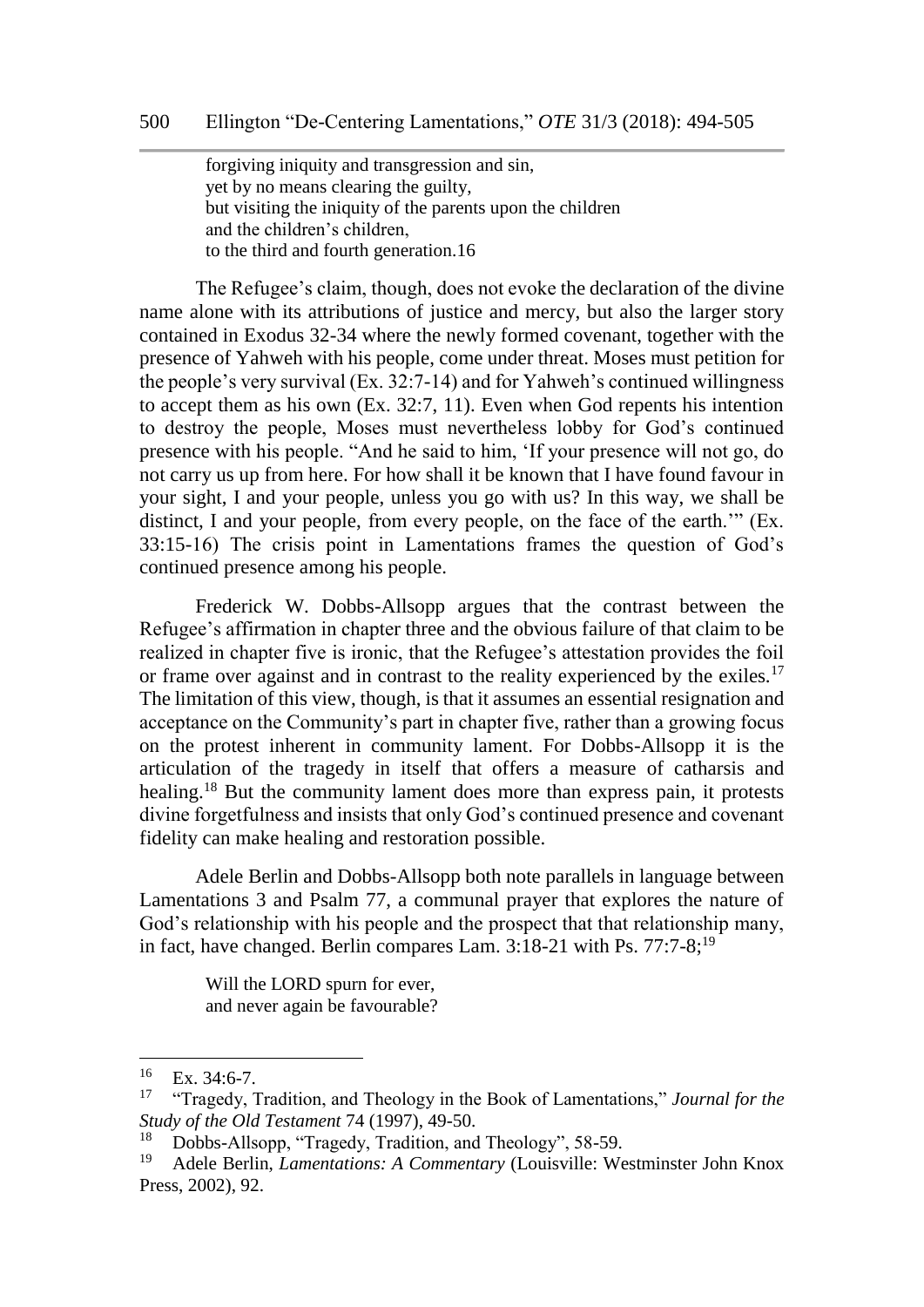Has his steadfast love ceased for ever? Are his promises at an end for all time?

Dobbs-Allsopp notes a parallel between Lam. 3:21, 24 and the act of remembering Ps. 77:11-12;20

I will call to mind the deeds of the LORD; I will remember your wonders of old. I will meditate on all your works, and muse on your mighty deeds.

Neither, though, calls attention the theological core of Ps. 77 which expresses the heart of the community's crisis; "And I say, 'It is my grief that the right hand of the Most High has changed.'" (v. 10) And it is this fear which fuels the essential question being asked not by the Refugee in Lam. 3, who moves quickly to an assurance of being heard in Lam. 3:55-63, but by the Community in Lam. 5:21-22.

By the book's close this core affirmation of the Refugee remains a memory, attesting to the past but by no means guaranteeing the future, and it is not clear whether Yahweh continues to share that memory. With language characteristic of the genre, the community lament in chapter 5 opens "Remember, O LORD" (v. 1) and draws toward its finale with the accusation and demand "Why have you forgotten us completely? Why have you forsaken us these many days?" (v. 20) The Refugee's attestation in chapter 3, far from resolving the crisis presses it to the wall, demanding to know whether Yahweh will break silence and renew his presence with the community of faith. The Community of faith may remember and continue to own the Exodus story, but it remains to be seen whether or not Yahweh will do so.

## **D NO LONGER ALONE**

 $\overline{a}$ 

While Lamentations is by no means a simple, straightforward narrative telling a clear linear tale, nevertheless there is a progression of the story line and coming together of the characters in the poems as they are now organized, so that the book as a whole tells a story. This can be seen in two movements; the shift in genre from dirge to lament and the move from isolation to community. The poems evolve from the expression of anguish typical of dirges to language of protest found in lament prayers that demands change. And the isolation of Daughter Zion and the Refugee are relieved as they are linked to the Prophet and are once more counted among the Community who joins them in prayer and protest.

Though the genres of dirge and lament are somewhat mixed throughout the book, there is a basic movement from dirge in the beginning to lament as the

<sup>20</sup> F. W. Dobbs-Allsopp, *Lamentations* (Louisville: John Knox Press, 2002), 116.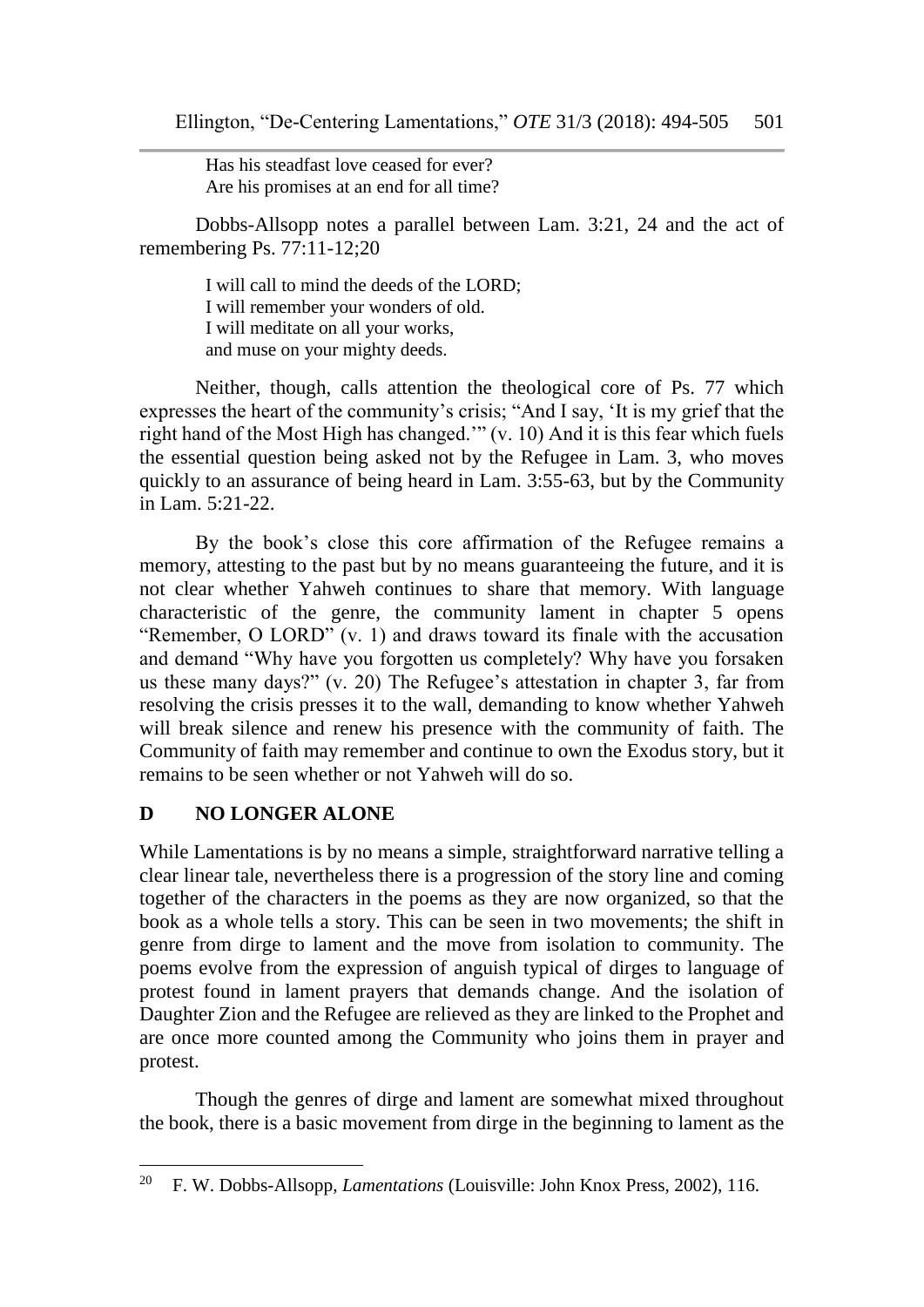book concludes. Mark Boda, for example, contends that Lamentations 1, 2, and 4 are city dirges, while 3 is an individual lament and 5 is a communal lament.<sup>21</sup> Certainly dirges, with their offering of desolation and anguish, are far from passive, with shame, protest, and even accusation implied. But prayers of lament are much more explicit in their use of the language of protest that challenges and seeks change, pressing God for response. As Westermann puts it, "The dirge looks to the past; the plaintive lament looks to the future."<sup>22</sup> It is significant that both the orthodox testimony of the Refugee and the counter-testimony of the Community of faith adopt the prayer of lament in addressing Zion's crisis and that a number of parallels can be drawn between Lamentations and the tradition of lament prayers in the Psalter.

There is also a movement throughout the book from isolation toward community that can be seen first of all in the exchange between Daughter Zion and the Prophet in the first two chapters. In chapter one the Prophet is essentially a spectator, talking about Zion's sufferings, "How lonely sits the city that once was full of people! How like a widow she has become, she that was great among the nations!" Daughter Zion, on the other hand, speaks of her suffering and addresses herself to an unresponsive God. "O LORD, look at my affliction for the enemy has triumphed!" (v. 9b) And to passersby, "Look and see if there is any sorrow like my sorrow, which was brought upon me, which the LORD inflicted on the day of his fierce anger." (v. 12b) In chapter two, though, the two voices are drawn together in common cause as the Prophet's voice first turns to lament; "My eyes are spent with weeping; my stomach churns; my bile is poured out on the ground because of the destruction of my people" (v. 11a), and then urges Daughter Zion to renew her own prayers; "Cry aloud to the Lord! O wall of daughter Zion! Let tears stream down like a torrent day and night! Give yourself no rest, your eyes no respite!" (v. 18) As the poems progress, the Prophet loses all detachment and distance, entering into Zion's pain and taking up her lament.

In spite of the Refugee's hopeful words, Daughter Zion's grief in chapter four is not deflected; "For the chastisement of my people has been greater than the punishment of Sodom, which was overthrown in a moment, though no hand was laid on it" (v. 6), and she is joined beginning in verse 17 by the voice of the congregation; "Our eyes filled, ever watching vainly for help; we were watching eagerly for a nation that could not save." The cry of Daughter Zion has blazed the trail, inciting the compassion and enlivening the prayers first of the Prophet

<sup>21</sup> <sup>21</sup> Mark J. Boda, "Lamentations 1, Book of," *in Dictionary of the Old Testament: Wisdom, Poetry & Writings*, edited by Tremper Longman and Peter Enns (Downers Grove: IVP Academic, 2008), 401. My own argument is not that the book of Lamentations as a whole moves cleanly from city dirge to individual and community lament, but rather that there is a general progression with dirge dominating the opening chapters and community lament the book's conclusion.

<sup>22</sup> Westermann, *Lamentations*, 95.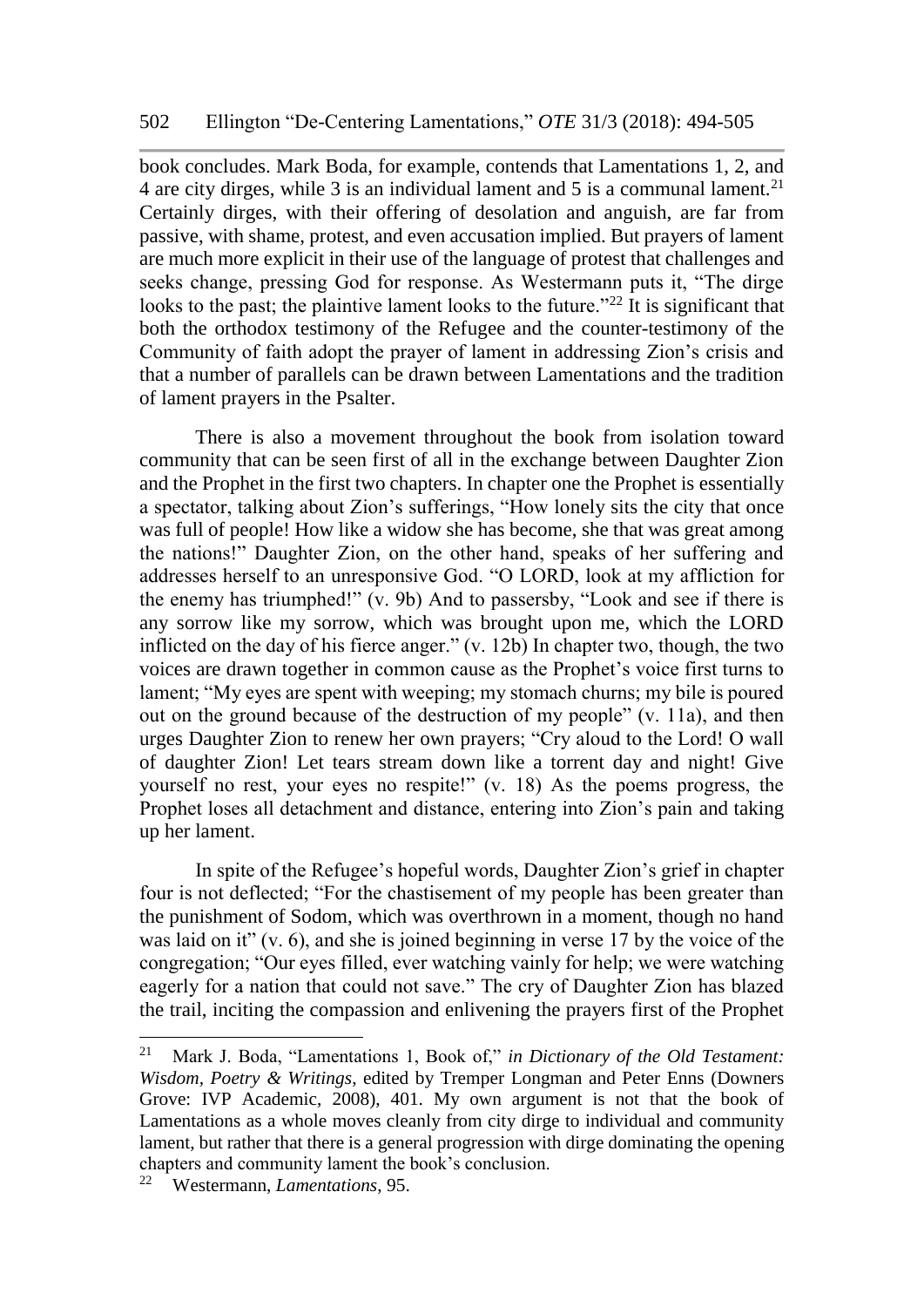and then of the Community as a whole. She has converted both to her cause and provided the catalyst for the people to renew their dialogue in the face of God's silence.

Like a song that begins with a lone voice, but then swells to include the full chorus, in chapter five the Community that has suffered so much loss has been given voice, not simply to express their pain, but to engage in the type of prayer most calculated to move God. The chapter opens with imperatives typical of lament prayer as God is called upon to "remember," "look," and "see" in the opening verse. Verses 2-18 contain an extended catalogue of their woe and suffering. The turn in verse 19 is reminiscent of Psalm 102. Lamentations 5:19, "But you, O LORD, reign for ever; your throne endures to all generations", echoes the claim in Psalm 102:12, "But you, O LORD, are enthroned for ever, your name endures to all generations". This is followed in Ps. 102 with the assertion that everything else in creation is temporal and evanescent. The security for God's people, though, is found not in their fragile mortality or in finite creation, but in their ongoing relationship with him as they dwell in Yahweh's presence; "The children of your servants shall live secure; their offspring shall be established in your presence." (v. 28) And it is that presence and the continuation of that relationship which is Israel's hope for a future in Lamentations. The question is not whether God will endure, but whether desolate Zion will continue in his presence.

Lamentations tells the story of a journey to find a voice for a people confounded by loss. As the story opens Daughter Zion has no slowness of speech. She has her voice and is able from the beginning both to express anguish and to speak boldly to the one who has orchestrated her desolation. Ironically, it is the Prophet who struggles initially to find words that do more than merely describe from a distance, words that share in and own Zion's devastation. The Refugee joins readily with Daughter Zion's expressions of suffering, adding the memories that both give Zion her sense of identity and make more profound her misery by making unavoidable the contrast between what once was and what now is. But there is a 'stepping back' as well on the part of the Refugee, as he claims an assurance of being heard by God, when such an assurance is as yet far from certain. Such memories, far from allowing Daughter Zion to join in the Refugee's confidence of being heard (3:56-63), plunge her into renewed despair and it is her steadfastness and unwillingness to deny her experience that draws in and finally gives voice to the Community of faith. Because lament prayers are addressed to God, they are by their nature incomplete as long as they remain unanswered. A dirge requires no response, but laments ultimately force a transition. Either Yahweh will break silence to remember, to look, to see, or he will remain silent and withdraw his presence, taking from Israel finally their sense of self and place. It is God, one way or the other, who finally will conclude the story.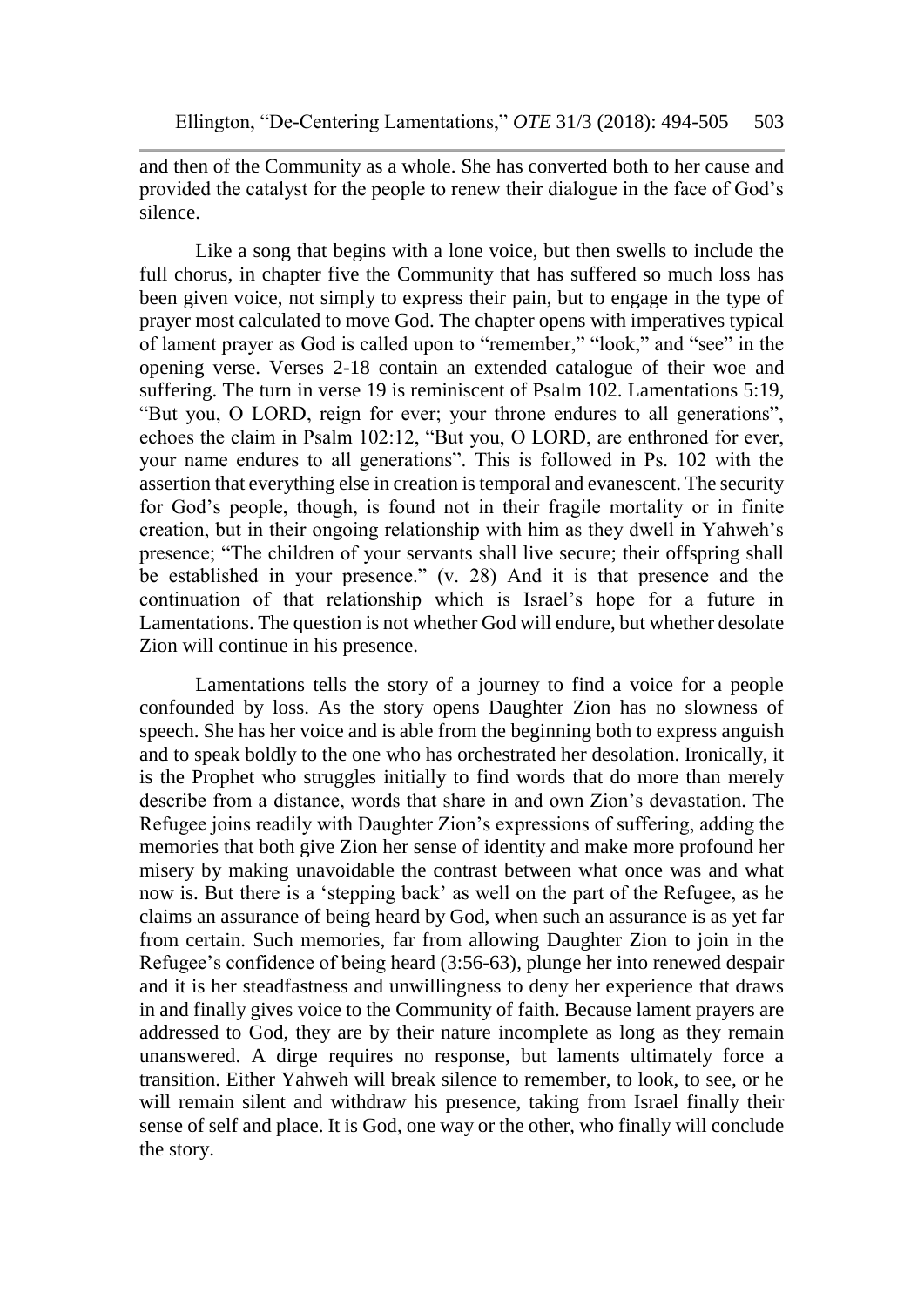#### **BIBLIOGRAPHY**

- Allen, Leslie C. *A Liturgy of Grief: A Pastoral Commentary on Lamentations*. Grand Rapids: Baker Academic, 2011.
- Berlin, Adele. *Lamentations: A Commentary.* Louisville: Westminster John Knox Press, 2002.
- Boda, Mark J. "Lamentations 1, Book of." Pages 399-410 in *Dictionary of the Old Testament: Wisdom, Poetry & Writings*. Edited by Tremper Longman and Peter Enns. Downers Grove: IVP Academic, 2008.
- Bouzard, Walter C. "Boxed by the Orthodox: The Function of Lamentations 3:22-39 in the Message of the Book." Pages 68-82 in *Why? … How Long?: Studies on Vioce(s) of Lamentation Rotted in Biblical Hebrew Poetry*. Edited by LeAnn Snow Flesher et al. New York: Bloomsbury, 2014.
- Bracke, John M. *Jeremiah 30-52 and Lamentations*. Louisville: Westminster John Knox Press, 2000.
- Dobbs-Allsopp, F. W. *Lamentations*. Louisville: John Knox Press, 2002.
	- \_\_\_\_\_\_\_\_ . "Tragedy, Tradition, and Theology in the Book of Lamentations." *Journal for the Study of the Old Testament* 74 (1997): 29-60. [https://doi.org/10.1177/](https://doi.org/10.1177/%20030908929702207402)  [030908929702207402](https://doi.org/10.1177/%20030908929702207402)
- Gottwald, N. K. "Lamentations, Book of." Pages 61-63 in *The Interpreter's Dictionary of the Bible: An Illustrated Encyclopedia*, K-Q. Edited by George Buttrick et al. Nashville: Abingdon Press, 1962.
- Lanahan, William F. "The Speaking Voice in the Book of Lamentations." *Journal of Biblical Literature*, 93/1 (March, 1974): 41-49.<https://doi.org/10.2307/3263864>
- Lee, Archie C. C. "Lamentations, Book of." Pages 565-568 in *The New Interpreter's Dictionary of the Bible*, I – Ma, vol. 3. Edited by Katharine Sakenfeld et al. Nashville: Abingdon Press, 2008.
- Lee, Nancy C. *The Singers of Lamentations: Cities under Siege, from Ur to Jerusalem to Sarahevo*. Leiden: Brill, 2002.
- Linafelt, Tod. "Surviving Lamentations (One More Time)." Pages 57-63 in *Lamentations in Ancient and Contemporary Cultural Contexts*. Edited by Nancy C. Lee and Carleen Mandolfo. Atlanta: Society of Biblical Literature, 2008.
	- \_\_\_\_\_\_\_\_ . "The Refusal of a Conclusion in the Book of Lamentation." *Journal of Biblical Literature*. 120/2 (Sum 2001): 340-343.
- Mandolfo, Carleen R. *Daughter Zion Talks Back to the Prophets: A Dialogic Theology of the Book of Lamentations*. Atlanta: Society of Biblical Literature, 2007.
- Morse, Benjamin. "The Lamentations Project: Biblical Mourning through Modern Montage." *Journal for the Study of the Old Testament* 28/1 (2003): 113-27. <https://doi.org/10.1177/030908920302800106>
- Nguyen, Kim Lan. *Chorus in the Dark: The Voices of the Book of Lamentations*. Sheffield, England: Sheffield Phoenix Press, 2013.
- O'Connor, Kathleen M. "Voices Arguing about Meaning." Pages 27-32 in *Lamentations in Ancient and Contemporary Cultural Contexts*. Edited by Nancy C. Lee and Carleen Mandolfo. Atlanta: Society of Biblical Literature, 2008.
	- \_\_\_\_\_\_\_\_ . "The Book of Lamentations: Introduction, Commentary, and Reflections." Pages 1011-1072 in *The New Interpreter's Bible: A Commentary in Twelve Volumes: Isaiah-Ezekiel, Vol. 6*. Edited by Leander E. Keck et al. Nashville: Abingdon Press, 2001.